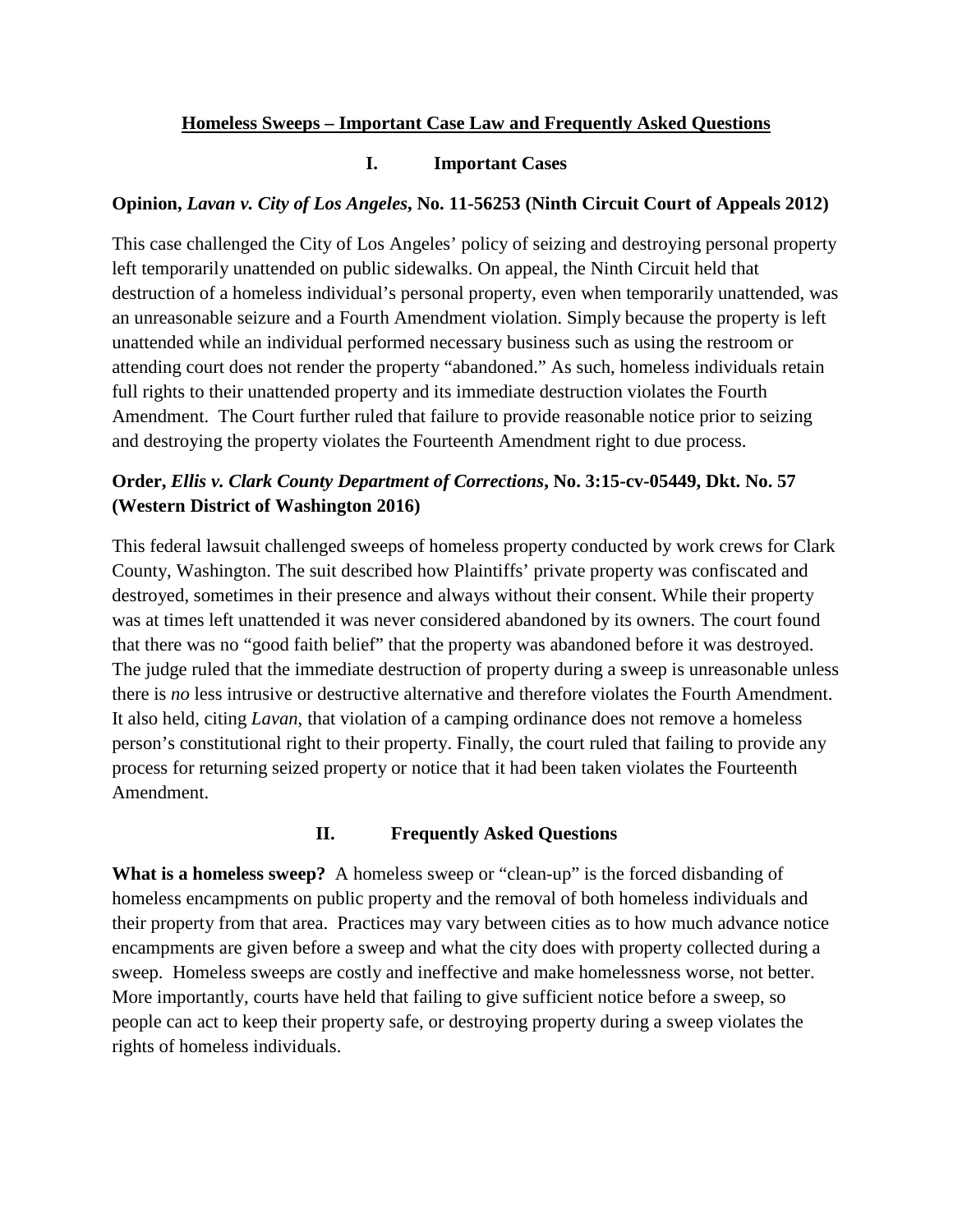**Can the government seize property belonging to homeless people?** Courts have held that homeless individuals have property rights to their personal possessions, meaning this property is protected from unreasonable seizures. The Court in *Lavan* held that the immediate destruction of unabandoned personal property found on sidewalks was unreasonable and therefore a violation of the Fourth Amendment protection against unreasonable seizures; and in *Ellis*, the Court ruled that the destruction of property renders a seizure unreasonable when a "less intrusive, or less destructive, alternative<sup>[]</sup> exists" even when the property is unattended. However, both courts noted that if homeless property is not destroyed, but held by the city for individuals to reclaim it, the seizure *may* be legal.

**What about notice?** Courts have held that sweeps violate the Fourteenth Amendment due process rights of the homeless unless reasonable notice is given. Courts have not given specific timeframes for what makes notice reasonable. However, destruction of property without any notice is unconstitutional, and in *Ellis*, the court held that ten minutes of notice given to one homeless individual prior to a sweep was unreasonable. Because cities may not immediately destroy unabandoned property, they must store it and provide means for owners to reclaim it. Therefore, cities are also required to give notice of where individuals can reclaim their property once it has been collected. There may also be a problem with adequacy of the notice if it is unclear or not easy for people to see or understand.

**What if property is left unattended?** Temporarily leaving property unattended does not nullify an individual's constitutional protection against unreasonable seizures or the notice requirement. Courts have held that there is a continuing property interest in possessions left unattended. Simply leaving your possessions at an encampment does not mean you have abandoned that property, or waived your constitutional rights against having it seized.

**How do courts distinguish between unattended and unabandoned property?** While the courts in *Lavan* and *Ellis* do not provide a precise definition of unattended versus abandoned property, both provide some guidance about how to properly distinguish between these two types of property. In *Lavan*, the plaintiffs temporarily left their property behind to "perform necessary tasks such as showering, eating, using restrooms, or attending court." In *Ellis*, Plaintiffs left their belongings at encampments in order to do things like eat a meal, or go to work. In all of these instances, the courts have held that the property was not abandoned even though it was unattended, and so the individuals were entitled to the full constitutional protection of their personal property.

**Can a city claim that homeless property is garbage to avoid these protections?** They may try, but we believe courts may look upon this approach unfavorably. For instance, the judge in *Ellis* partially based his ruling on the clean-up crews' failure to distinguish between trash and belongings.